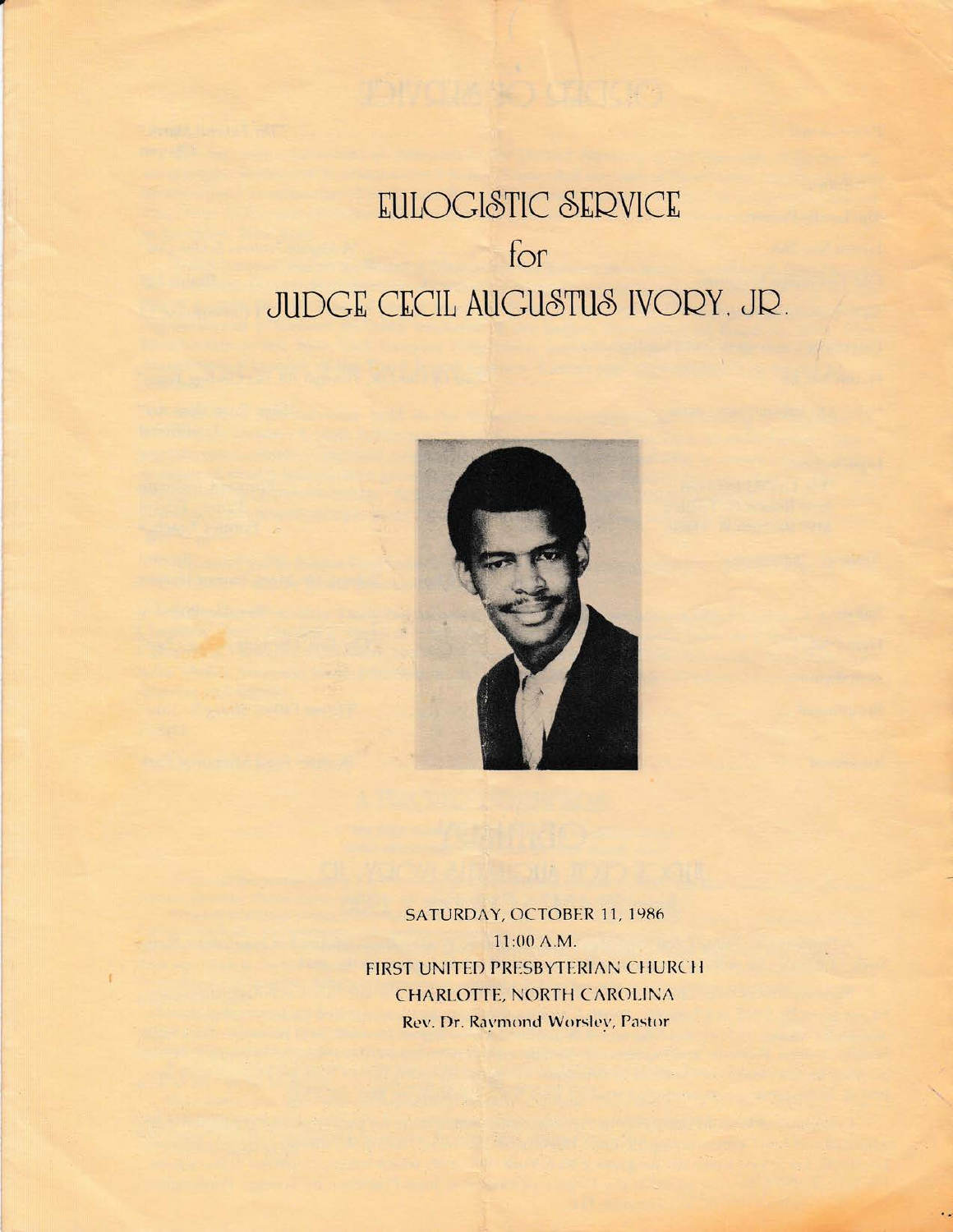## **ORDER OF SERVICE**

|                                               | Chopin                                                                                      |
|-----------------------------------------------|---------------------------------------------------------------------------------------------|
| Invocation<br>Sing of the couple there is     | on sales and the state with the state of the                                                |
| The Lord's Praver                             | a di Bara de l'altre la provincia della consegue della                                      |
|                                               |                                                                                             |
|                                               |                                                                                             |
|                                               |                                                                                             |
| <b>Pravers of Confession and Thanksgiving</b> |                                                                                             |
|                                               |                                                                                             |
|                                               | <b>Traditional</b>                                                                          |
| <b>Expressions:</b>                           |                                                                                             |
|                                               | Choir Soloist, Dr. Mary Turner Harper                                                       |
|                                               |                                                                                             |
|                                               |                                                                                             |
| <b>Benediction</b>                            |                                                                                             |
|                                               | "Eternal Father, Strong To Save"<br><b>Dykes</b>                                            |
|                                               | Interment <b>Matters Community Control</b> Determination of the Beatties Ford Memorial Park |

## **OBITUARY** JUDGE CECIL AUGUSTUS IVORY, JR. June 28, 1947 - October 1, 1986

Administrative Judge Cecil Augustus Ivory, Jr. died on Wednesday, October 1 in Manhattan, New York, of injuries he suffered as the result of an assault while jogging in the park.

Born the first of three children of Emily Richardson Ivory and the late Rev. Cecil Augustus Ivory, Sr. on June 28, 1947 in Charlotte, North Carolina, Cecil, Jr., as he was called by family and friends, attended elementary school at Edgewood School and junior high at Emmett Scott School in Rock Hill, South Carolina. When he was 14 years old, his father died on November 10, 1961, and he along with his mother, brother and sister, moved to Charlotte where he attended West Charlotte High School as a gifted, distinguished and respected student until his graduation on May 29, 1965.

Cecil entered Lincoln University in Pennsylvania, studied there for four years and graduated with a Bachelor of Arts Degree during the June, 1969 commencement. During the summer after graduation, he enrolled in a special pre-law program at New York University which led to acceptance in law school. On June 4, 1972, he was awarded the Degree of Doctor of Juris Prudence by George Washington University School of Law, Washington, D.C.